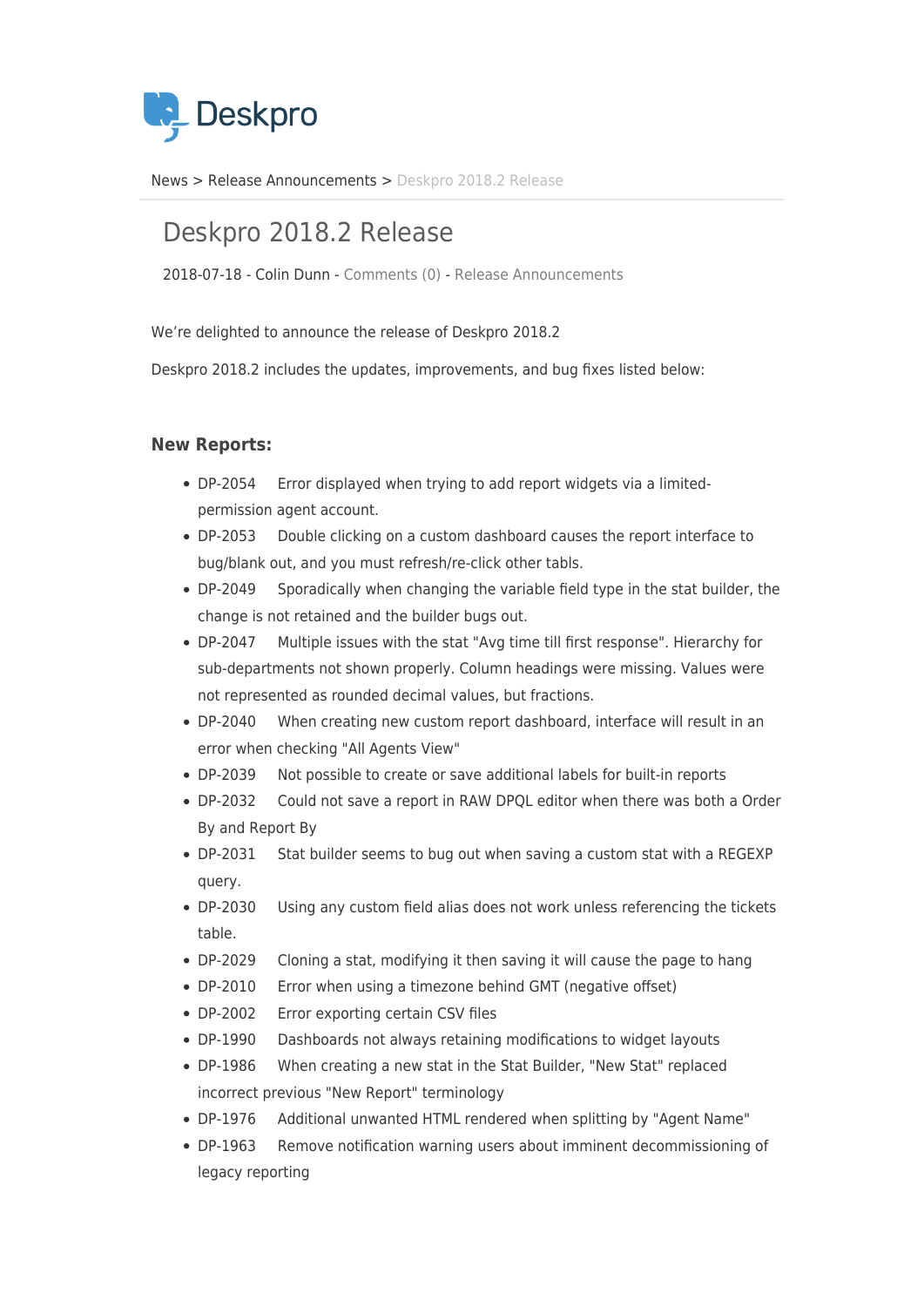- DP-1924 Unable to clone LAYERED reports
- DP-1912 Reports V2 GUI: Layering two reports as a line graph displays one data output as an area graph
- DP-1904 Clickable output in tables
- DP-1863 Improvement to how different timezone intervals are handled in calculations
- DP-1562 Special public URL with long authcode to view dashboards of external devices

### **API:**

- DP-1973 API v2: Add an is\_disabled parameter for PUT to enable/disable users accounts
- DP-1932 API V2: Add a date created parameter POST /api/v2/tickets
- DP-1918 API V2: Add a brand parameter POST /api/v2/tickets

### **General fixes and improvements:**

- DP-984 Inline embedded (pasted) images are not attached to emails
- DP-2061 Enable cloud HTTPS on all custom URLs and enable auto-correction.
- DP-2058 IMAP connections without SSL/TLS security connections will fail by default
- DP-2057 Unable to reorder reports within a dashboard, while editing dashboard properties
- DP-2043 Unable to attach any files to news articles, no attachment feature post creation or article.
- DP-2025 Add setting a flag for particular specific agents, instead of all or none.
- DP-2013 Certain Deskpro user sources appearing as "Disabled" entirely, preventing the registration of new users
- DP-2003 Licensing issues caused by bulk importing agents at once
- DP-1996 Unregistered users email address is exposed if you attempt to access a follow and incorrect URL to that users ticket
- DP-1975 Refreshing the page after updating priority in a ticket is resetting the custom organisation field value
- DP-1970 When an Agents permissions for a chat department are toggled off, the Agent can still see 'Missed Chats' titles for that Department in the list
- DP-1964 Adding multiple followers to new tickets does not work and ticket notification emails are not sent to followers
- DP-1961 Fixes to decoded filenames in email attachments
- DP-1958 Unable to 'delete and update people' for custom user fields when the field is being applied to a user profile
- DP-1940 Deleting a ticket will now purge messages from the incoming server log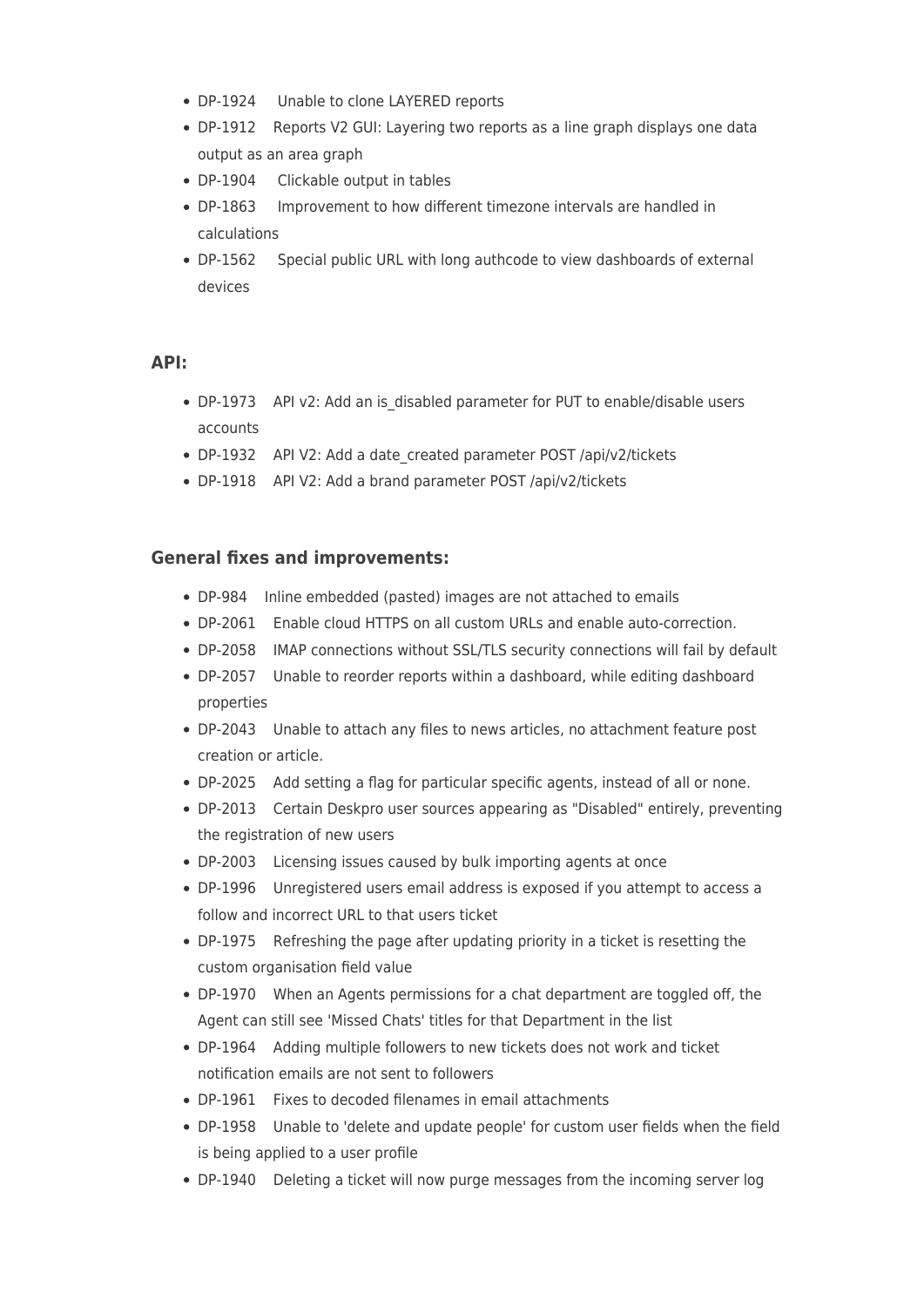- DP-1937 Database Integrity Fix Problem: "Fix-schema: Unknown database type enum requested.
- DP-1923 FineDiff should be installed with composer to improve content revision comparison
- DP-1922 Further errors resolved with the database integrity fixes.
- DP-1917 When a CRM user is created through AD, it will not assign the user to custom brands
- DP-1905 Multi-brand to email settings Setting a default from name heaader for system generated mail
- DP-1899 Apps installer fails if server is missing ZipArchive
- DP-1892 Set languageID in widget code to currently selected language in portal.
- DP-1879 Validation 'Verify your email' is displayed to User submitting ticket even if 'Agent' has confirmed User manually
- DP-1812 Fix image alignment in knowledge base articles
- DP-1800 Error in New Email Templates agents not receiving notifications of new trigger creation
- DP-1785 Code blocks (<pre> tags) causing corruption in ticket emails
- DP-1778 Improvements to realtime events when using the "Deskpro Notification Service" feature.
- DP-150 Issue with communicating between two helpdesks, tickets not routing back into eachother.
- DP-1453 When creating a new ticket as an agent, changing the default brand does not automatically update the ticket properties to match the department
- DP-2084 When creating a linked ticket, the parent tickets subject line should be copied into the new child ticket.

## **New functions:**

DP-2016 Under Admin > Emails> Email Accounts > Advanced Settings > Disable attachment permalink list at the bottom of email message text - hide all attachment links in agent replies.

Disable attachment permalink list at the bottom of email message text.

This means users will not be able to download files that were not sent as attachments in the email itself. For example, if an attachment exceeds the max outgoing size limit above (resulting in the file not being sent in the email), then the user will have no way to access it

• DP-1954 Add checkbox to Auth  $\&$  SSO > AD/LDAP to disable the ability to sync user profiles.

## Sync profile pictures

■ Sync profile pictures if they are set in the directory

DP-1952 Hovering over a ticket ID brings up an icon on the right to copy an internal